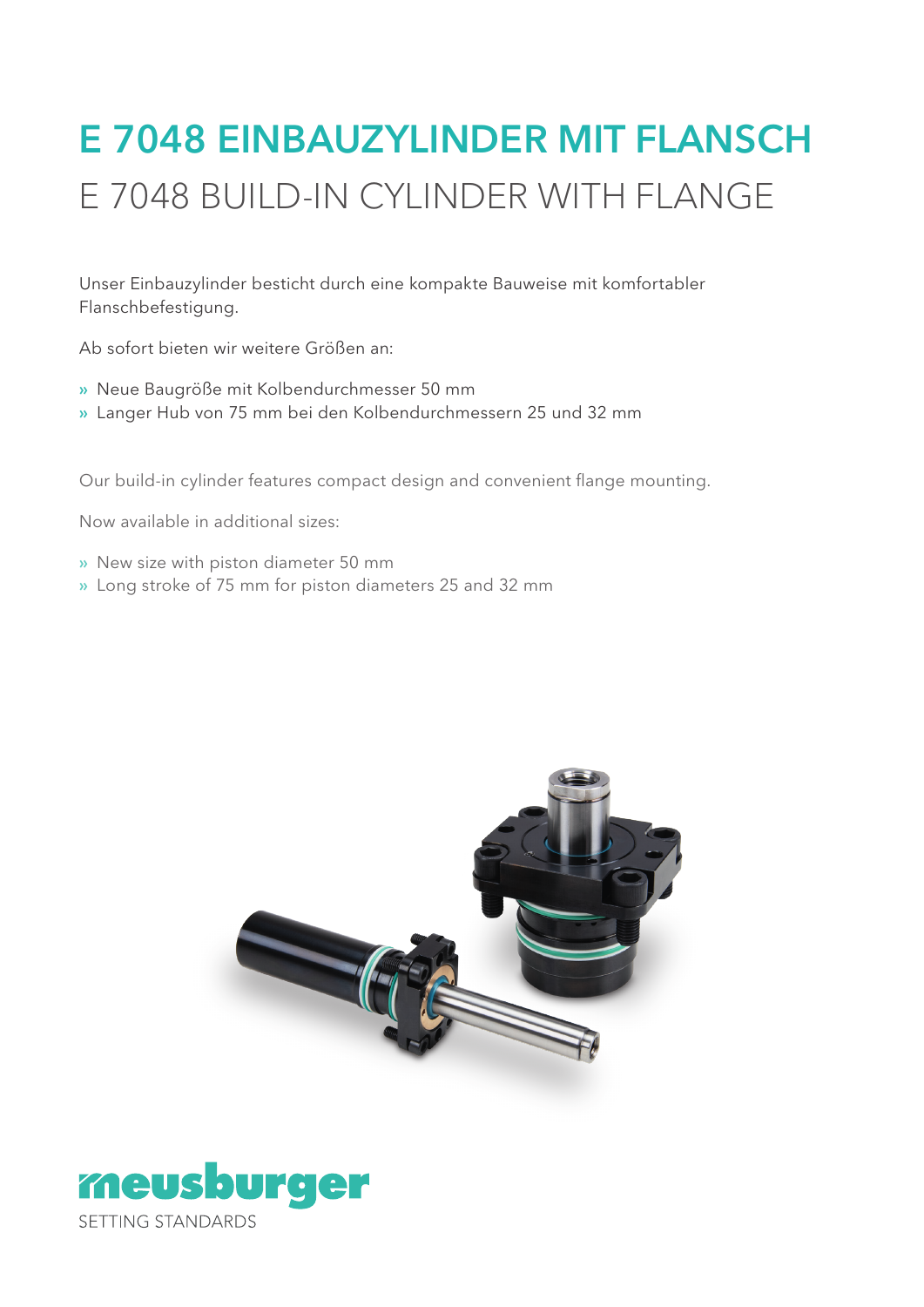## meusburger





<u>l1 | l2 - 0.2 | \_l3</u>

Hub

l4 l5

l6

1 - 0.1

Einbauzylinder mit Flansch

*Build-in cylinder with flange*



|                        | steel with black oxide finish |    |           |    |    |                |    |    |     |      |                |      |                |                       |     |      | $p$ max = 220 bar | t max = $180^{\circ}$ C |              |           |    |                      |                                                              |
|------------------------|-------------------------------|----|-----------|----|----|----------------|----|----|-----|------|----------------|------|----------------|-----------------------|-----|------|-------------------|-------------------------|--------------|-----------|----|----------------------|--------------------------------------------------------------|
|                        | b                             | h. | $\vert$ 1 | d1 | b2 | h <sub>2</sub> | 12 | d3 | 3   | 4    | d <sub>5</sub> | 5    | d <sub>6</sub> | 16                    | d7  | 7    | d8                | 8                       | $\mathsf{R}$ | <b>SW</b> | dk | Hub/<br>Stroke       | Nr. / No.                                                    |
| 38<br>46<br>62         | 37                            | 25 | 5         | 10 | 27 | 15             | 11 | 23 | 6   | 12   | 21             | 20.5 | 20             | 27<br>35<br>51        | M 5 | 6.5  | M6                | 12                      | 5.5          | 8         | 16 | 8<br>16<br>32        | E 7048/16/8<br>E 7048/16/16<br>E 7048/16/32                  |
| 44<br>54<br>74         | 44                            | 32 |           | 12 | 34 | 22             | 11 | 30 | 8.5 | 14.5 | 28             | 25   | 26             | 33<br>43<br>63        | M 5 | 6.5  | M 8               | 12                      | 5.5          | 10        | 20 | 10<br>20<br>40       | E 7048/20/10<br>E 7048/20/20<br>E 7048/20/40                 |
| 48<br>61<br>86         | 52                            | 38 |           | 16 | 40 | 26             | 12 | 34 | 8   | 15   | 33             | 26   | 31             | 36<br>49<br>74        | M 6 | 10.8 | M10               | 15                      | 7.5          | 13        | 25 | 12<br>25<br>50       | E 7048/25/12<br>E 7048/25/25<br>E 7048/25/50                 |
| 111<br>55<br>71<br>89  | 65                            | 47 | 10        | 20 | 50 | 32             | 14 | 44 | 9   | 17   | 42             | 28.5 | 39             | 99<br>41<br>57<br>75  | M8  | 11   | M12               | 15                      | 8.5          | 17        | 32 | 75<br>16<br>32<br>50 | E 7048/25/75<br>E 7048/32/16<br>E 7048/32/32<br>E 7048/32/50 |
| 114<br>63<br>83<br>103 | 78                            | 58 | 10        | 25 | 59 | 39             | 18 | 53 | 9.5 | 21.5 | 52             | 34.5 | 49             | 100<br>45<br>65<br>85 | M10 | 13   | M16               | 25                      | 11           | 21        | 40 | 75<br>20<br>40<br>60 | E 7048/32/75<br>E 7048/40/20<br>E 7048/40/40<br>E 7048/40/60 |
| 78<br>103              | 95                            | 75 | 10        | 32 | 75 | 55             | 20 | 68 | 10  | 22   | 65             | 43   | 61             | 58<br>83              | M12 | 18   | M20               | 30                      | 11           | 26        | 50 | 25<br>50             | E 7048/50/25<br>E 7048/50/50                                 |



Mat.: Stahl brüniert

**E Weitere Informationen finden Sie im Informationsteil** 

 *See the information section for further information*